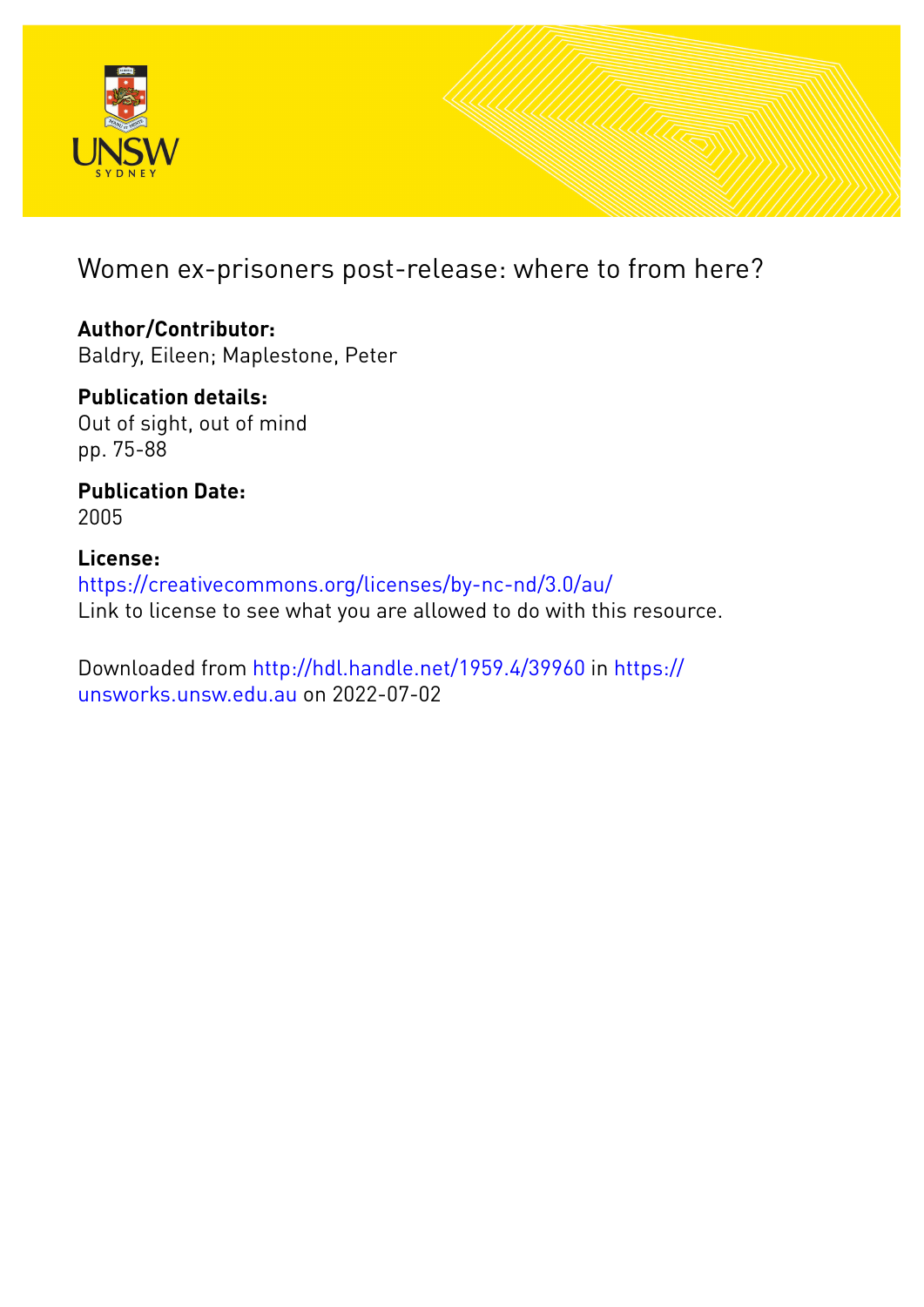# **Women ex-prisoners' post-release. Where to from here?**

# **Dr Eileen Baldry and Peter Maplestone (UNSW)**

(based on AHURI funded study on ex-prisoners and accommodation.)

**Paper for the Sisters Inside "Is Prison Obsolete?" Conference, Brisbane, November 27-30Th 2003**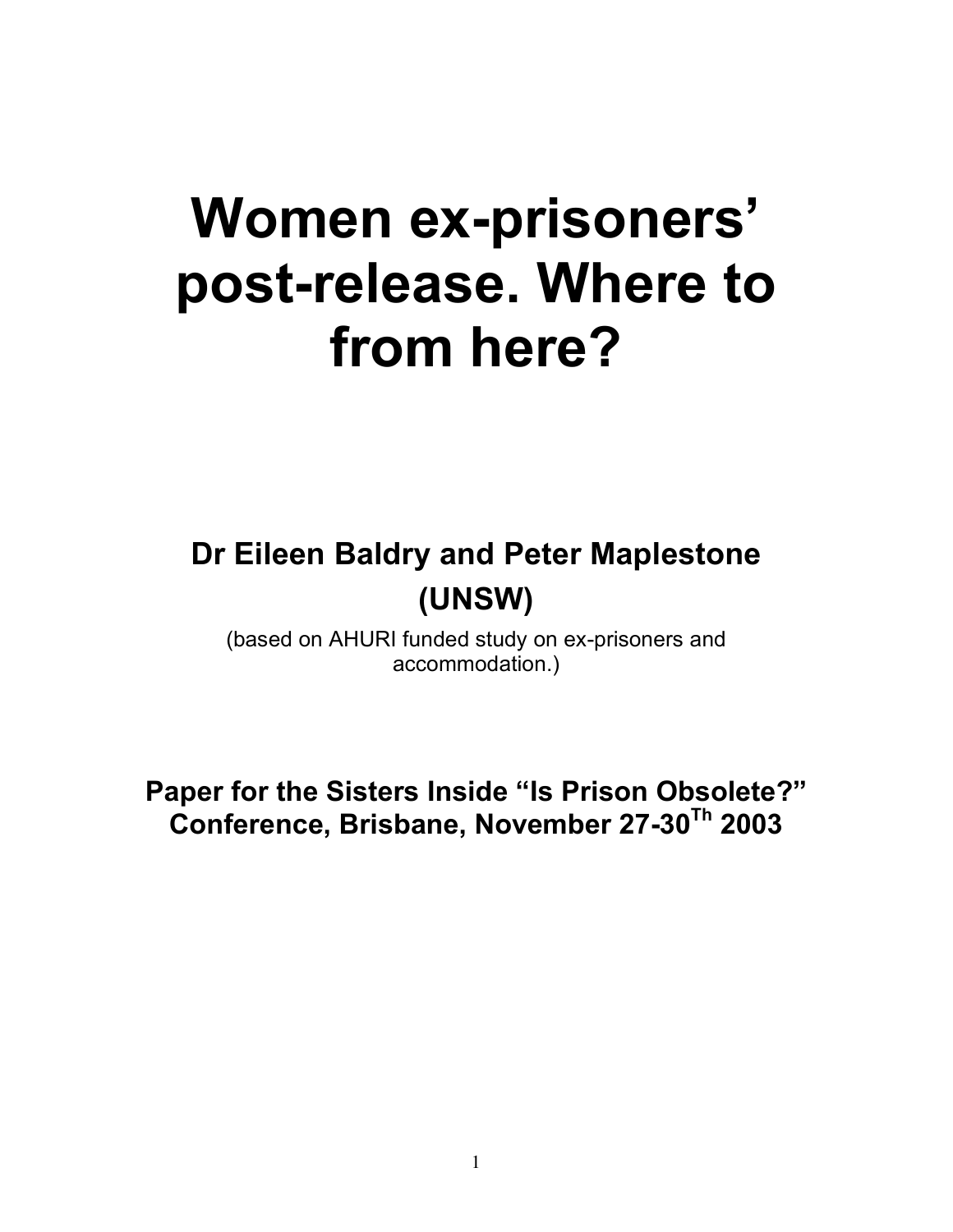# **Women ex-prisoners' post-release<sup>1</sup> Where to from here? Introduction**

At 7% of the prison population, women represent a small, but rapidly growing minority of the Australian prison population and therefore of the post-release population (ABS 2003). No national data are gathered on women releasees (or releasees in general for that matter) so information must be extrapolated from data on prisoners and from data kept by Centrelink (which is not gender specific). Census numbers are of little use in considering the post-release population; flow-through figures and information are of much more use. What is clear is that currently, for a majority of women, the answer to the question where to from here is – straight back inside! This is a human rights and social justice scandal.

In Australia, Centrelink estimated that some 43,000 persons were released from prison in the 1999-2000 year (Anderson 2000) based on registrations for various benefits. NSW Corrective Services estimates that up to 20,000 releases from prison (including remand), occur in a year. Given that women make up 6-7% of the prisoner population on any day, and that they have shorter sentences on average than men and form a larger proportion of the remand population than men, it could be estimated that women may make up between 9-11% of the releasee population. This would translate to about 4,000 women releases in a year (some of which may be the same woman going in and out of prison twice or three times in one year). Some 30-40% of these women releasees are likely to be Aboriginal women. Unfortunately all this is speculation given that there is no formal data collection.

This paper outlines what information there is about women post-release and reports findings that are relevant to women, of a recent research project investigating exprisoners, housing and integration<sup>2</sup>. Theory, policy and services regarding women postrelease are discussed in a rights and social justice framework.

# **Women Ex-Prisoners-Specific Literature**

There is a small literature internationally and in Australia on women being released and their post-release experiences. This paper focuses on housing and allied social factors such as family and employment.

#### *UK housing*

Wilkinson's 1988 UK study found that an appreciable number of women prisoners were homeless at arrest or were in unstable housing arrangements. Women without male partners found it exceedingly difficult to retain housing. Many women had to return to domestic violence situations to avoid homelessness. Moreover, fully 50% of the women were homeless on release and a staggering 66% of the women who were homeless prior to their last sentence were reincarcerated within months. Paylor (1995a) also in the UK, found that the contemporary accommodation outlook for ex-offenders was worse than in the 1970s. Over 50% of men and women in his study experienced deteriorated

<sup>&</sup>lt;sup>1</sup> Data retrieved from a large AHURI study on ex-prisoners and accommodation.

<sup>2</sup> Full report of Baldry, McDonnell, Maplestone & Peeters 2003 "Ex-prisoners, accommodation and social re-integration" available at http://www.ahuri.edu.au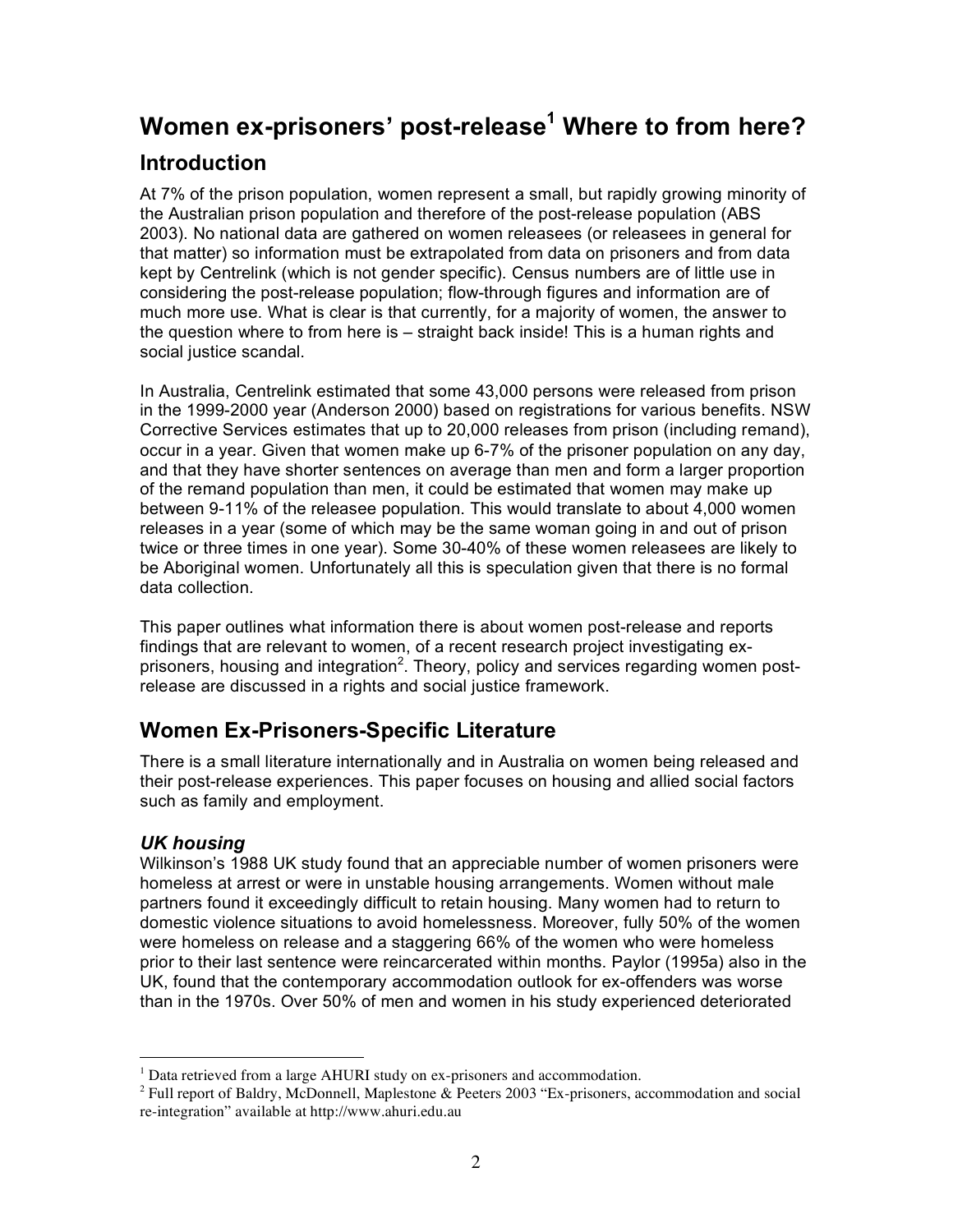housing situations post-release, many of them suffering levels of homelessness. Women were at greater risk of unsuitable accommodation or homelessness than men.

Carlisle's (1996) study followed the post-release housing experience of 61 UK prisoners hailing from 6 male and 2 women's prisons. Imprisonment saw 38/61 participants lose housing held previously (8/19 women; 10/15 from ethnic minorities). Almost all would have preferred to retain their former housing. Social support was a demonstrated crucial factor in retaining past housing. Hostels were the housing option most commonly proffered to homeless ex-prisoners: most either refused or were highly reluctant to take up this option citing safety, privacy, hygiene and interpersonal concerns as reasons. Groups with particular re-housing difficulties were women, persons from ethnic minorities, persons with learning disabilities, persons with drug and alcohol issues and those ex-prisoners returning to families requiring support. Carlisle called for mixed, noninstitutional and self-contained housing featuring needs-based floating support for exprisoners.

#### *Post-release in general*

A survey of 235 women in Cook County Jail in the USA found high levels of homelessness and housing distress, mental illness, unemployment, drug use and lack of support:

- 53.6% had been homeless prior to incarceration,
- 66% had experienced Domestic Violence
- 54% had been unemployed at arrest and 23% said they had been unemployed because they had no housing, and
- women without housing were twice as likely to have been detained more than six times (Goswami & Schervish 2002).

Hamlyn & Lewis in the UK (2000) found that 90% of a small sample of women post release experienced barriers to inclusion in the community including lack of accommodation and money and experienced social isolation and depression. Of the twenty five percent in employment only 1/10 were able to get work related to skills developed in prison. Shewan et al (2000) found that 1/4 to 1/3 of all female drug fatalities in a region in Scotland were women who had been released from jail in the prior 12 months and implied that supported housing could reduce such fatal overdose rates.

Similar findings in Victoria (Australia) by Davies and Cook (1998) indicated that of 62 women who died shortly after release, 45 died of drug-related causes. Of these women 37.8% died in temporary accommodation, either at the home of a friend or acquaintance, or in boarding houses or hotel rooms. It also indicated that 90% of the women who died shortly after their release from prison had no fixed address at the time of death. They came to the same conclusions as Wilkinson pointing out that more suitable, stable, supported accommodation may have reduced these distressingly high numbers.

Fabb (1991) and Robson and Nancarrow (1991) in Victoria and Lewis and Hayes (1997) in NSW suggested that women ex-prisoners' inability to establish positive social connections post-release may be associated with their inability to secure suitable housing. In Carnaby's retrospective study (1998) of women ex-prisoners (N=24) and agencies (N=45) in Victoria, 80% of the women claimed that securing appropriate housing was a significant factor in precluding their reoffending. They also said that they had had difficulties in finding accommodation due to their being ex-prisoners, sole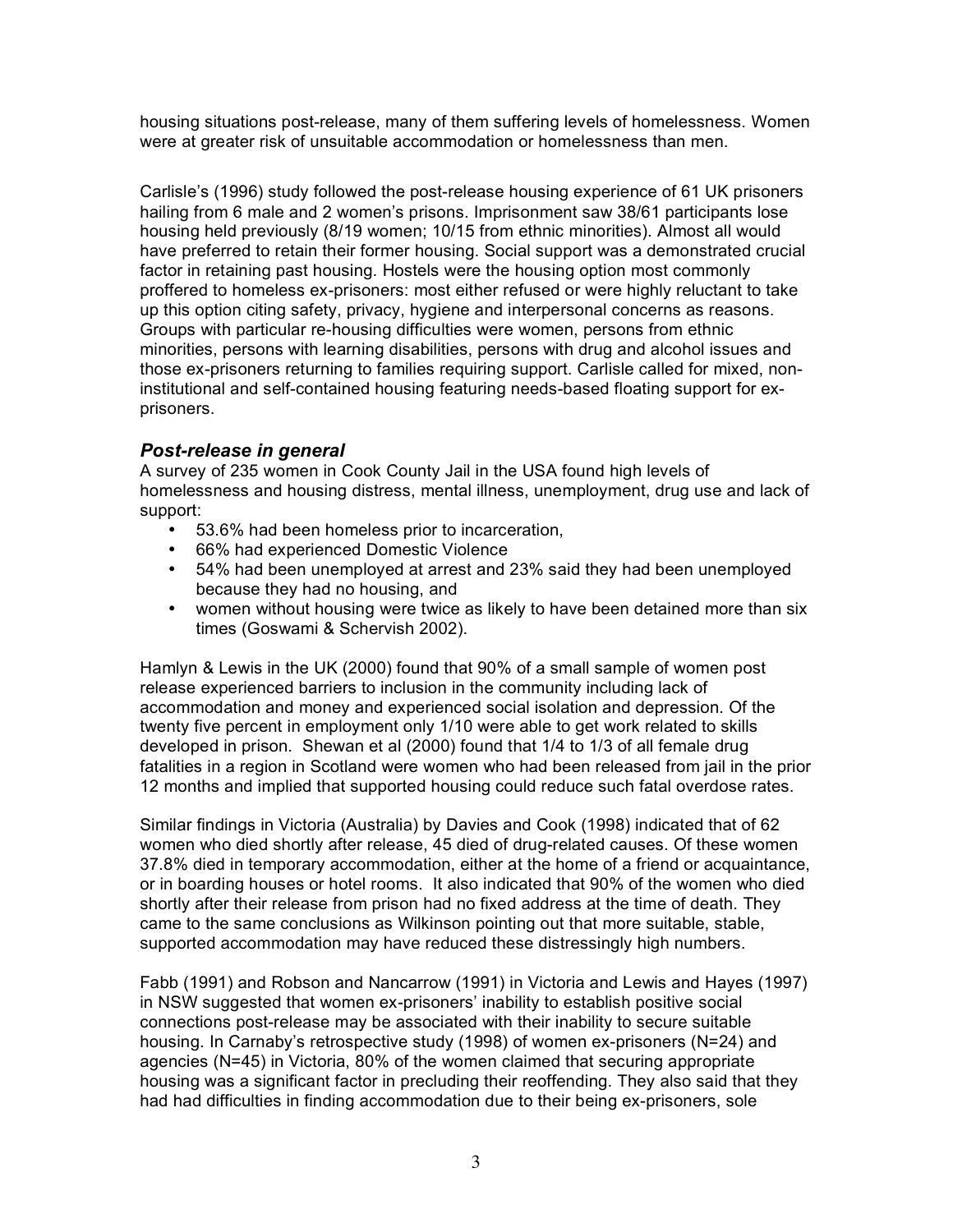parents with young children and impecunious and not having a car. Drug problems loomed large in relation to housing, as did their wish for sole occupancy housing away from former associates. Dutreix (2001) following and supporting Carnaby, notes that there are strong social forces leading women prisoners to be homeless upon release including loss of prior accommodation due to lack of income to maintain rent payments and making plans to stay with family or friends that then go awry (p.3). She asserts that:

*[Women ex-offender's] crime rates can be reduced further as a result of different housing policy. However [this women's] housing policy needs to address the issue from a broad and holistic perspective. This would include increasing public housing stock, further funding for emergency and transitional accommodation and providing appropriate support services (p.3).*

#### *Mental illness*

Women prisoners (and presumably women ex-prisoners) suffer higher rates of mental illness than their male counterparts. In general having a mental illness, being homeless and being imprisoned are negatively significantly strongly associated (Belcher 1988; Shah 1989; Benda 1991 & 1993; Caton et al 1993; Vitelli 1993; Martell et al 1995; Zapf et al 1996; Aderibigbe 1996 & 1997; Lamb & Weinberger 1998; James et al 1999; Solomon & Draine 1999; Desai et al 2000; Craig & Hodson 2000) but there is almost no gender-disaggregated data available. Hartwell (2001) after analysing information on mentally ill prisoners and their post-release contact with health services suggests that women with a mental illness post-release are particularly susceptible to homelessness (p5). Walsh (2003) argues that since "judges and magistrates will not release mentally ill offenders into a void" (p236) gender specific support services are desperately needed in the community to provide alternatives to prison and post-release supported accommodation.

Ritchie (2001), in discussion with 42 women recidivists in prison, outlines the severe difficulty facing both the women and their neighbourhoods as they return to highly disadvantaged communities that are supporting high numbers of returning ex-prisoners. Vinson highlighted the geographical concentration of Aboriginal women prisoners (and thus presumably ex-prisoners) in NSW, showing that 30% came from just 3 suburbs in Sydney (Vinson 1999a).

Black and Indigenous women are massively more likely to be imprisoned in the UK, North America and Australia and have higher recidivism rates than their "white' counterparts thus are likely to experience greater difficulties post-release.

In general the research and descriptive literature provides a distressing picture of experiences of women being released from prison.

## **Post-release programs for Women**

#### **Victoria**

In Australia current arrangements to address homelessness predominantly focus upon providing support and accommodation for people who are already in crisis and have become homeless (Victorian Department of Human Services 2001a). A 'key client group' identified in community consultation as requiring particular attention, was people leaving prison (Victorian Department of Human Services 2001b, 2001c, 2001d). Recent consultations for this strategy identified that neither the prison system nor the homeless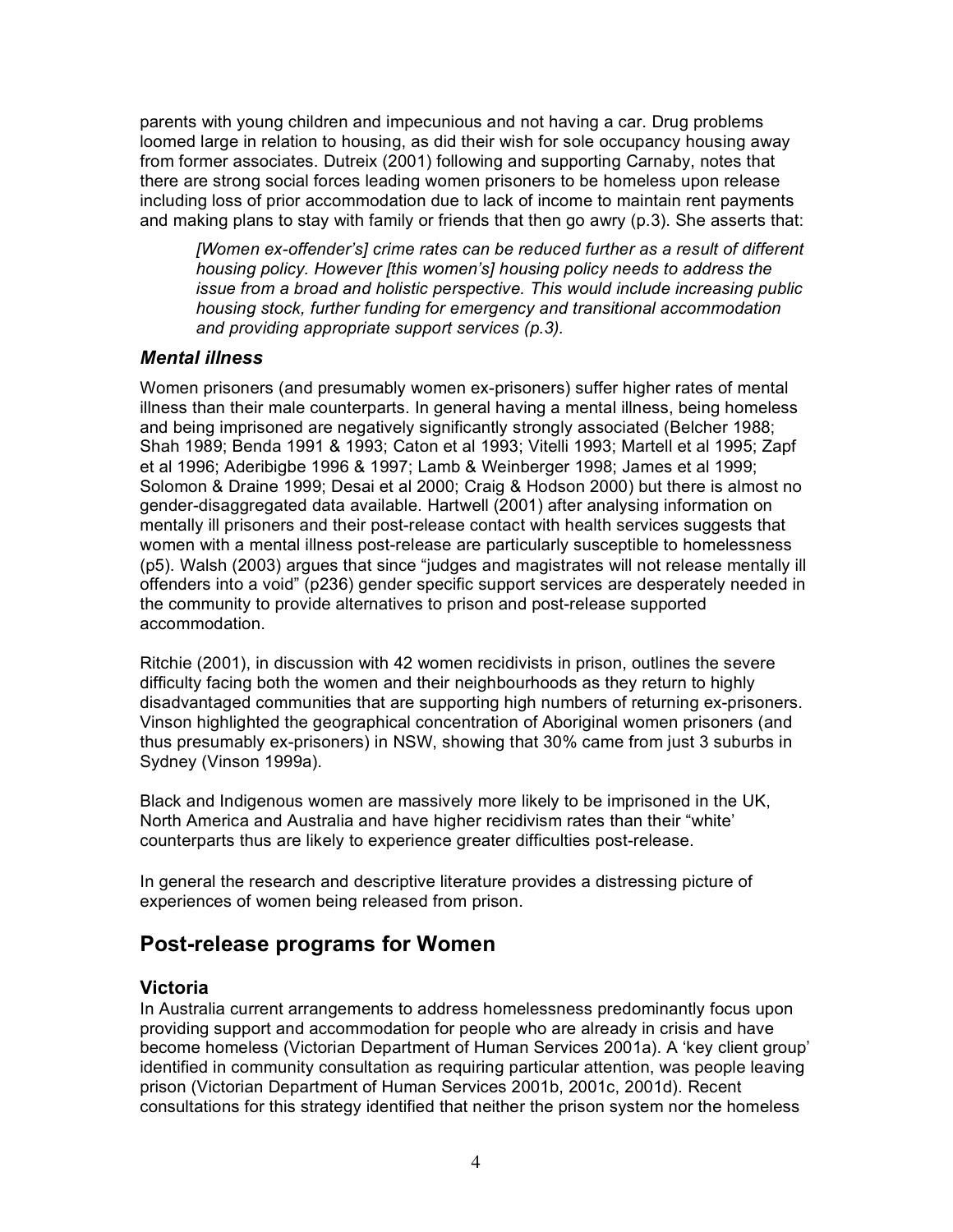service system was effective in addressing the specific needs of people exiting prison. The discussion paper noted that prisoners are not able to apply for public housing through any of the priority Segmented Waiting List (SWL) *(currently under review)*  categories because they are not deemed to be `homeless' in prison. This is despite possibly having been homeless, or in severe housing crisis, immediately prior to incarceration. Prisoners who may have been on a waiting list for public housing are unable to retain that place even if they have been waiting for several years. It also pointed out that some Transitional Housing Managers (THM) are seen to be more accessible than others, and THM staff members do not receive any specific training on the needs or circumstances of ex-prisoners. As ex-prisoners are unlikely to have prearranged support services on release they are also unlikely to receive immediate access to transitional accommodation. Initiatives are being taken to try to address some of these criticisms. These include the Victorian government putting \$13m over 3 years to build up post-release supported housing options, some for women specifically.

The Victorian Department of Human Services papers also addressed problems for women leaving prison, stating that they need access to a range of other critical support services, and generally for extended periods of time. It was felt that current limits on support periods negate service effectiveness and force women to cycle in and out of crisis and/or further incarceration. Whilst the Office of Housing (OOH) does provide for a reduced rent during short -term sentences (\$15 per week), many prisoners are not made aware of this provision and many would not be able to meet the \$15 per week payment whilst in prison (Victorian Department of Human Services 2001d). This is being addressed currently by the Victorian government.

Nevertheless women around Australia being released are in an even worse situation than most men are. In most States there is only one dedicated supported accommodation for women (eg in NSW - Guthrie House) - and these are overwhelmed with women referred from parole, courts and welfare officers (Carnaby 1998). The Sisters' Inside Organisation, despite excellent results with a transitional worker in 2002 still struggles to fund a service connecting women with housing and other social supports. Women prisoners have higher levels of drug and alcohol problems and histories of sexual and physical abuse than male prisoners. Aboriginal women prisoners are, proportionally, the fastest growing group of prisoners in Australia (ABS 2003). These difficulties are compounded for women with dependent children as Ogilvie discusses,

*……satisfactory accommodation arrangements are crucial with respect to women regaining access to children who have been placed in 'care' situations of one type or another. This can mean that in the absence of any alternative, some women may feel compelled to return to violent partners post release*. (Ogilvie, 2001:4).

#### *South Australia*

A study of crisis accommodation and support needs of women exiting custody in the Adelaide metropolitan region, conducted by the South Australian Department of Human Services, found that the key features of an effective re-integration program include:

*a focus on addressing needs identified by clients; offering choices, clear information and pathways to other service options; continuity of worker/client relationships;*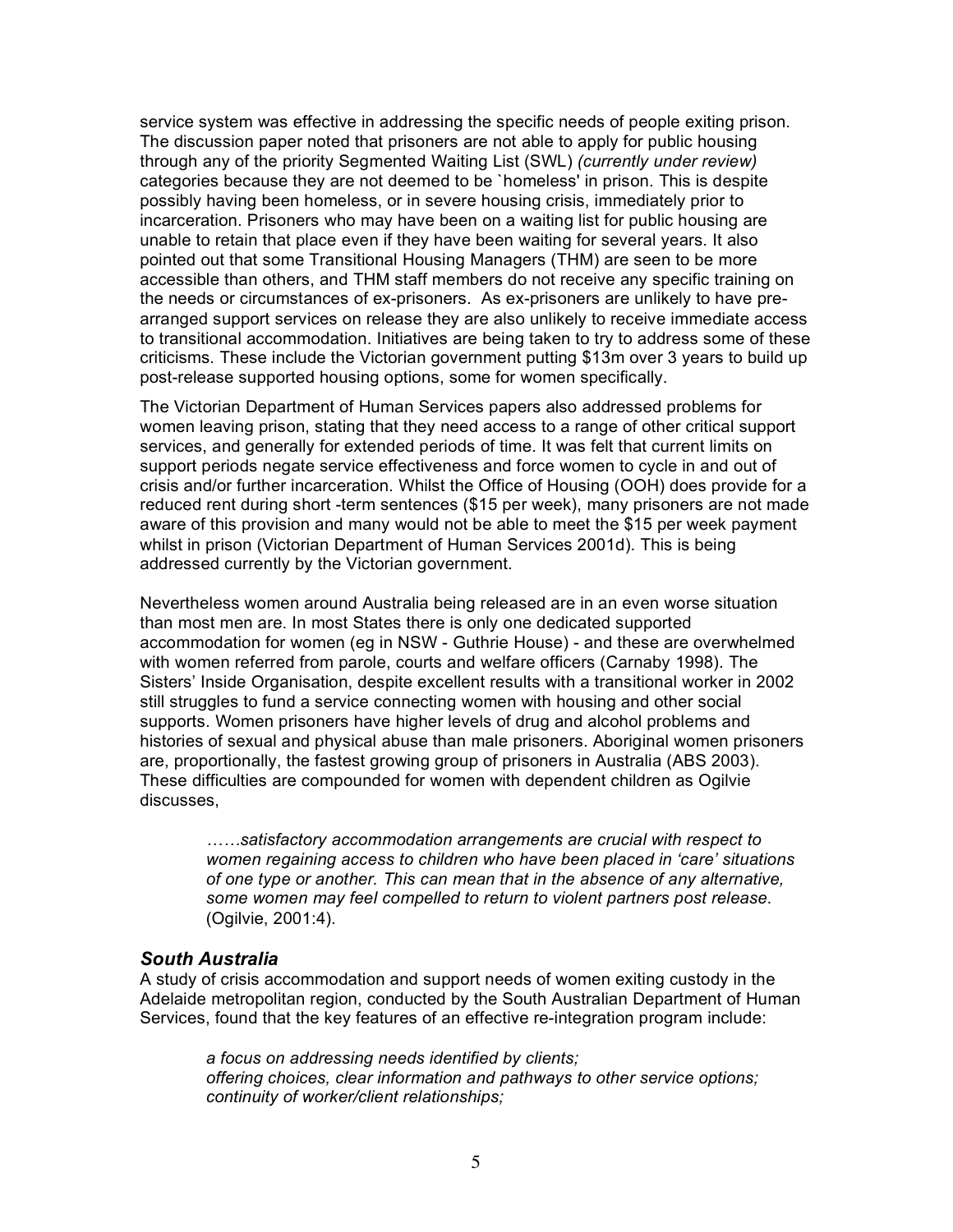*programs for both pre and post release* (Slowinski, 2001:1)

The study drew attention not only for the need for support for 'exiting' women prisoners, but support of a kind capable of accepting clients who are difficult in that they have high and complex needs. This observation could be generalised to embrace a very substantial portion of the ex-prisoner population. The study is also significant for its recommendations in relation to preventative strategies; that is strategies aimed at reducing the risk of homelessness and its attendant destitution, and efficient protocols between prison programs addressing post-release and service providers. Significantly, this study also drew attention to the high representation of Aboriginal women in the prison population and noted the initiative to appoint a Women's Worker as part of the Aboriginal Prisoner and Offender Support Service.

The focus upon prevention of post-release problems in the South Australian study is found in a more advanced state of development in a 2002 draft paper of the Victorian Department of Human Services, *Victorian Homeless Strategy*. In relation to the accommodation needs of ex-prisoners the paper recommended a pilot program establishing Housing Placement Workers in three correctional centres and assistance to short term prisoners to maintain their existing housing arrangements. This initiative is under way.

There is much hidden gender-related social distress and homelessness for those connected with the criminal justice system. Children of imprisoned parents are at a higher risk of homeless than other young persons are. This is due, amongst other matters to breakdowns in alternative living situations, going into substitute care and, in general, having severely disrupted childhoods. In NSW the Children of Imprisoned Parents Report (Legislative Council Standing Committee on Social Issues NSW 1998) details some of these matters. It also touches on the plight of some families of prisoners, almost all women and their children, who are left to fall into poverty, debt, and possibly homelessness.

#### **Summary**

What has emerged consistently across time and continents, is that:

- a large minority of women being released from prison does not have family support or suitable accommodation to which to go;
- pre-release information and support regarding post-release matters are grossly inadequate;
- ex-prisoners and those who are reincarcerated who are re-incarcerated point to lack of suitable housing as a key factor in their unsuccessful transition to outside life;
- there is a severe lack of coordination / integration amongst appropriate government and non-government agencies on post-release matters;
- there are particular subgroups amongst women ex-prisoners, such as those with a mental illness and single women with children, who are more vulnerable and more likely to end up without support or adequate housing.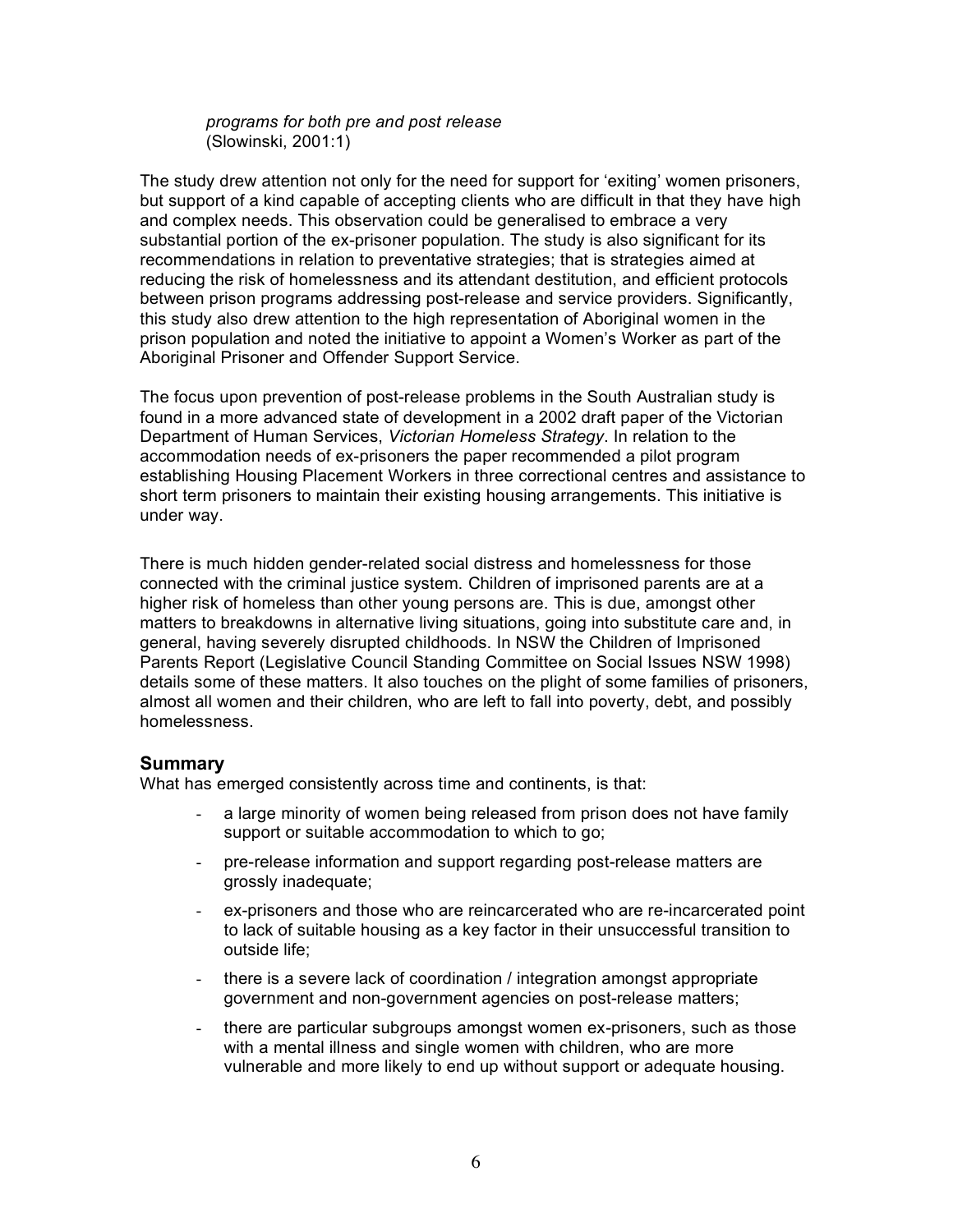Many of these problems have very recently the focus of government attention in most Australian States and Territories (as well as in the UK) as noted, and a variety of projects in Victoria and WA in particular, mainly around supported housing, are being initiated. It is still the case though that many of these initiatives do not address the very short term women prisoners – especially those in remand.

# **Ex-prisoners, housing and integration research**

A research project on post-release experience, funded by AHURI sought to gather both quantitative and some qualitative data from a reasonably large sample of men and women being released from prisons in NSW and Victoria and to interview them at 3, 6 and 9 months post-release. This aimed to provide for the first time in Australia, reliable data on ex-prisoners' experiences, with particular attention to housing and related social needs.

There were 339 pre-release participants, 194 (130 male and 64 female) in NSW and 145 (122 male and 23 female) in Victoria. Therefore 87 women were included in the prerelease sample and were followed up post-release. At the end of the nine-month interview period, 238 participants (71 of them women) had been interviewed or had information gathered regarding their post-release experience. This represents 70% of the original sample and 80% of the women's sample, an extremely good response rate for this kind of research.

Data gathered included participants' pre-prison housing and social situation and, after release, their social progress, especially housing experiences. The closed questions were intended to provide quantitative data for a population about whom almost nothing statistical is known and the open-ended to provide some explanatory insight into any statistically significant outcomes and into how ex-prisoners interpret their after-prison experiences.

# **Findings**

#### **Demographics**

- 75% (252) were male, 25% (87) female
- 16% (54) were Aboriginal or Torres Strait Islander; 50% (27) of all Indigenous were women.
- 31% of the women were Indigenous.
- 66% of the total, 70% of the women, had been imprisoned previously;
- 82% had just served sentences of 12 months or less with 53% having served 6 months or less; Of the women 90% had served 12 months or less with 62% serving 6 months or less
- 75% (male and female) had not completed secondary school with most not completing year 10

#### **Housing**

• 20% in NSW and 12% in Victoria were homeless (literally without shelter) prior to imprisonment; 20% of women homeless prior.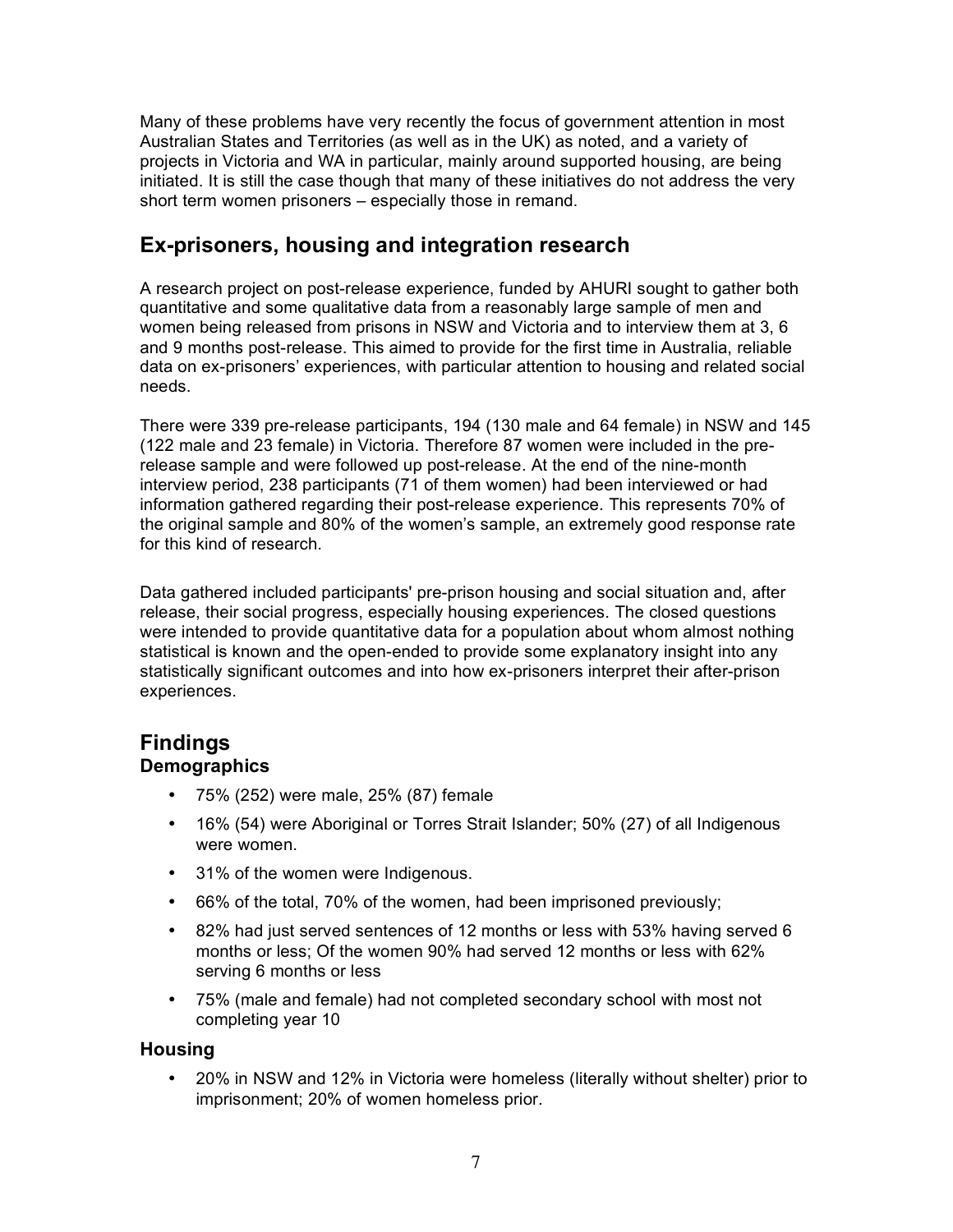- 16% (14% of women) expected to be homeless or did not know where they were going post-release
- 73% in NSW, 58% in Vic were given no information on accommodation or support pre-release. But 52% of women received information.
- 24% were in family accommodation prior to imprisonment, but 36% expected to be with their family post release. 67% of men expected to be with parents / partner post-release whereas only 32% of the women expected that.
- 34% (38% female, 21% male) had been dependent on public or assisted housing prior to imprisonment

#### **Participants with children**

- 42% of women releasees compared to 5% of men were sole parents
- 66% women had dependent children with 42% of the women being single parents
- Of women participants, women sole parent made up 50% of those in short-term public housing; 20% in priority public housing; 50% in long-term public housing and 67% of the homeless women prior to imprisonment. They expected the same post release.
- Women sole parent participants comprised 100% of the women expecting to live in boarding houses and 33% of those women who did not know where they would be accommodated post release. Moreover, of the indigenous persons who had accumulated Department of Housing debts, half were female sole parents.
- On the whole children of male releasees were living with their mother. Children of women releasees were more likely to be living with a grandparent. In other words women do not have the support of a partner / parent in way men do, in regard to care of children.

#### **Debt**

- 33% of women had debt
- 27% of women had housing department debt

#### **Employment**

- 35% (24% women) had been employed prior to incarceration
- 57% of women participants were unemployed prior to incarceration compared with 41% of men
- 76% (92% of women) did not expect to or did not know whether they would be employed post-release.

This description of the participants' circumstances confirms the extreme precariousness most experience in relation to housing, family relations, employment and participating in society both prior to their incarceration and upon release.

#### **Results 9 months post-releasee**

#### **Return to prison**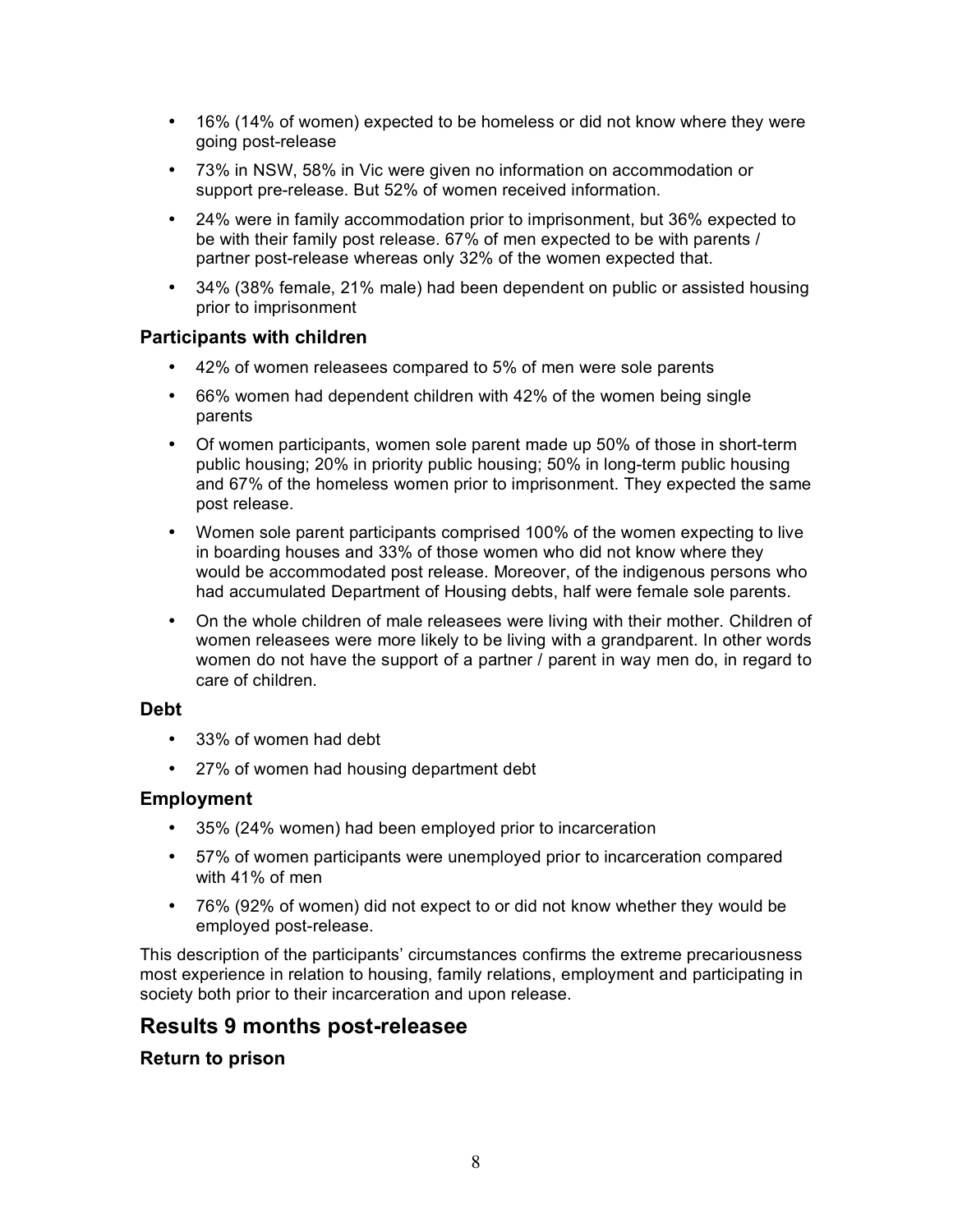Women participants (87 of the 339 participants) were more likely to return to prison over the 9-month study period than their male counterparts. Of the men in the sample 78 (31%) returned to prison whereas 37 (43%) of the women returned.

| gender       | male      | female   | total |
|--------------|-----------|----------|-------|
| Not returned | 174 (69%) | 50 (57%) | 224   |
| returned     | 78 (31%)  | 37 (43%) | 115   |
| total        | 252       | 87       | 339   |

|  | TABLE 16 GENDER RETURNED POST-RELEASE |
|--|---------------------------------------|
|--|---------------------------------------|

This is a significant result (p<.05).

Women also returned to prison significantly faster than men. At the 3 month interview 33 (38%) of the women had returned to prison whereas approximately only 10% of the men had returned by that time (although the men's figure is a little unreliable and may be a little higher).

#### **Moving often**

At each 3 month interview and in the combined 9 month total, moving often proved to be the most reliable predictor (other than increasing drug use) of returning to prison, and the more often the women moved the more likely they were to return to prison. More than half the women moved twice or more with 90% of those who moved 3 times or more returning to prison.

#### **Indigenous women**

Indigenous women represented almost half of the Indigenous sample. The women returned to prison at a greater rate than Indigenous men with 68% of the Indigenous women back in prison at nine months compared with 36% of the Indigenous men and compared with 35% of the non-Indigenous women.

Indigenous women represented 31% of the women in the study but represented 43% of the women back in prison at 9 months.

#### **Housing**

By three months 15 (26%) of the 59 women contacted at that stage had been in primary homelessness during that time and 12 (80%) of them had been returned to prison.

Only 7 women had been able to return to and stay in their family home and an equal number had secured supported accommodation. Only 3 (21%) of these 14 had returned to prison compared to a 56% return rate for those in public or publicly assisted housing with no support – but even this high rate is much less than for those who were absolutely homeless. Those who returned to public housing were often returning to abusive situations or highly unsatisfactory social circumstances. It was not uncommon for women to comment that they wanted to move away from their prior negative circumstances. Many of the women were unable to secure public housing upon release due to debt and being in poor standing with the Housing Authority. It was not uncommon for these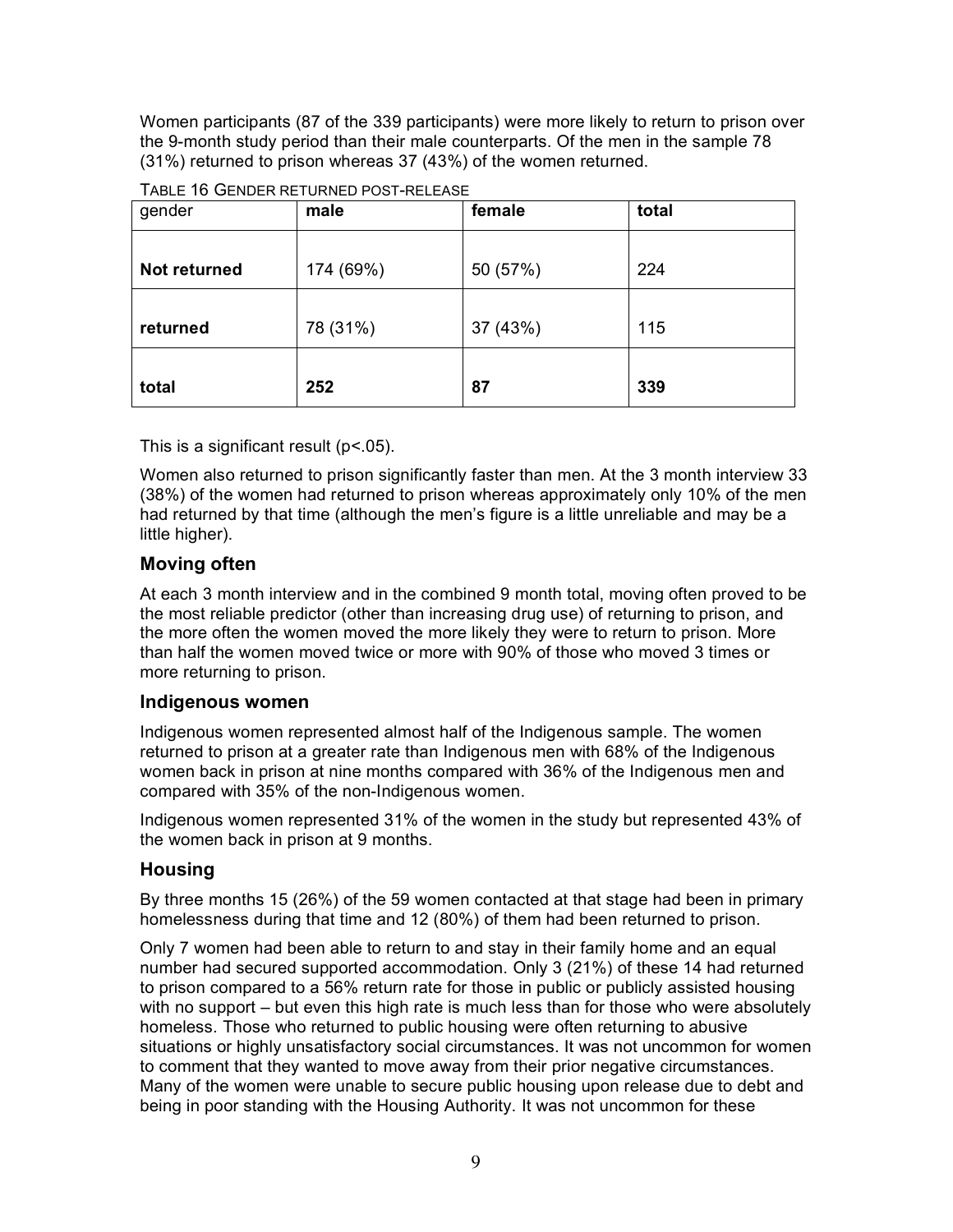women to have allowed family or friends to use their Departmental house whilst they were in prison and for the house to have been damaged. The women then bore the responsibility for that damage.

None of the Indigenous participants had lived in a stable family home post-release and there was reliance on public and publicly assisted housing.

#### **Employment**

Only 2 women had employment and 1 was a student 9 months post-release. None of these 3 was back in prison. That means, that of the 71 women, about whom we were able to gather some information, 4% had employment/was a full-time student. When the 2 who had employment are set against the 40 who said they were seeking work (as opposed to being unable to work due to a disability or looking after young children), it is equally as stark at 5%.

#### **Education**

The lower the level of educational attainment a woman had, the more likely she was to return to prison.

#### **Debt**

More women reported being in debt post-release (60%) than prior to release (48%). Those who had a debt of some sort were significantly more likely to return to prison (76%) than those who did not (18%). Only 3 of the 20 women who said they had a Department of housing debt had not returned to prison by 9 months.

#### **Drug problems**

Alcohol and other drug problems worsened for the women post-release with women reporting worsening problems with alcohol, tobacco, heroin and speed. There was a significant relationship between this drug use and return to prison. Tobacco use was reported as increasing the most severely – of significance because of the cost of smoking.

#### **Post-release programs**

Women were assisted by drug rehabilitation, employment programs and personal counselling. 77% of women who did not attend one of these programs were back inside while only 33% of those who did attend returned to prison.

#### **Geographical concentration**

Almost all participants came from and went back to disadvantaged suburbs and towns that, in NSW in particular, were concentrated in just a small number of areas. These are places in the top 30 seriously disadvantaged places in NSW and Victoria in Vinson's (1999b) study of cumulative disadvantage. Indigenous women participants were the most highly geographically clustered in NSW and were returning to disadvantaged communities with little capacity (even if the will was there) to support them. Aboriginal women in particular often were returning to situations of abuse and violence but had nowhere else to go.

## **Discussion**

Women had served shorter sentences, had returned to prison earlier and at a higher rate, had a higher rate of debt and in particular more housing debt and had a higher rate of homelessness than their male counterparts. Women appear to have had greater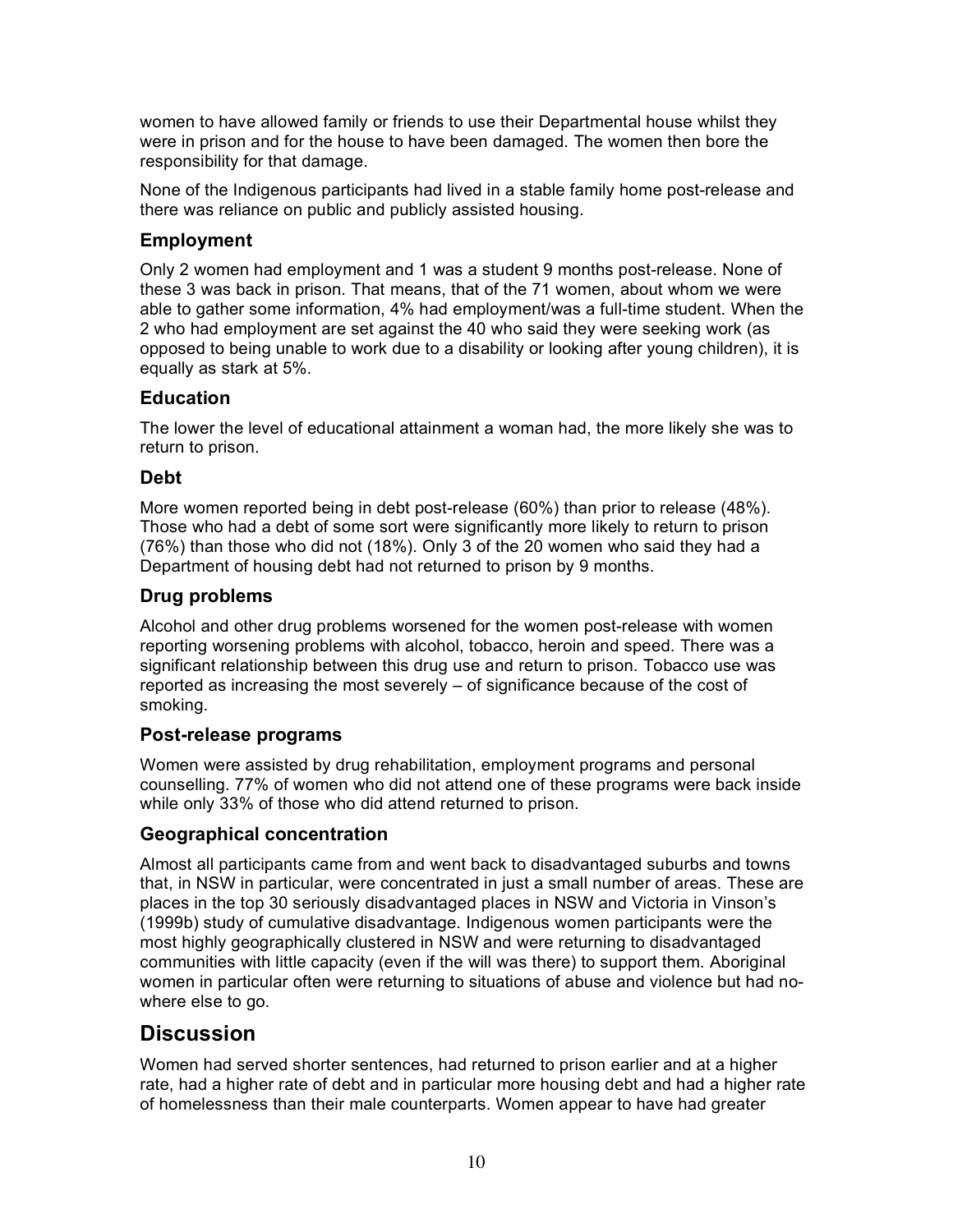problems than their male counterparts securing suitable accommodation. Proportionally far fewer were living with parents, partners or close family than the men were. Almost all were unemployed.

The most severely disadvantaged group amongst all participants was Indigenous women in NSW. These women experienced the highest rate of re-incarceration and homelessness in the sample. The NSW Indigenous women had had a dedicated worker who had contacted them prior to release and we thus expected that they might manage better with that support. But they did not. Further investigation indicated that the Indigenous women's worker was battling extreme odds in trying to help her clients. A fundamental problem was her inability to find suitable housing for most of the women. There seem to be a number of reasons for this. Most of these women were multiple recidivists and had little in the way of accumulated social or material goods prior to incarceration. Most had children and needed appropriate housing in an appropriate area; some had parole conditions precluding them from living with various family members; a number had debts or other problems with the Housing Department. All had served short sentences, and cycling in and out of prison was almost the norm, almost a way of life for these women. Going to prison did not prepare them nor create pathways to successful community living.

Women sole parents (some of whom were Indigenous) were the next most disadvantaged with many having serious problems securing suitable housing for themselves and their children. This seemed to be associated with cumulative problems such as AOD issues, poverty, isolation, housing debt and unhelpful or absent partners.

A human rights and social justice analyses of these findings confirms that racism and discrimination follow a majority of these women from childhood and through their adult lives. Poverty, in economic, housing, employment, educational, familial, emotional and security terms, is clearly a defining experience for a majority of women in prison (although of course not entirely – there are some middle class women prisoners). A majority of women prisoners return to prison quickly indicating that integration with the outside community has not been an easy or successful journey.

This is not surprising if one thinks of the cycling process most of the women go through. They are on short sentences for non-violent property offences and are no sooner out than they are back inside. This can be understood as *Serial Institutionalisation* that creates *Dependency*. Many in this study lived in a state of homelessness (either in primary homelessness or without a stable suitable home) moving often and in some form of chaos. Short stints in prison are a form of 'cumulative institutionalising dependency' because they create a period of enforced stability whilst at the same time stripping away ever more of the outside social and physical capital each woman may have had. Because prison is such an unnatural place it is impossible for women on short sentences to adjust to prison life or gain outside living skills, and time outside is a nightmare of having to deal with ordinary social matters and often extreme loneliness, matters that are not dealt with, not able to be addressed or are subsumed in prison,

### **Conclusion**

Suitable, stable housing with **support** would have helped resolve post-release institutionalised dependency for most of the women in this study who were returned to prison. Those women who had this kind of support returned in very small numbers. Victoria and WA are investing significantly more than in the past in post-release support to reduce return to prison and these projects are already showing some positive results.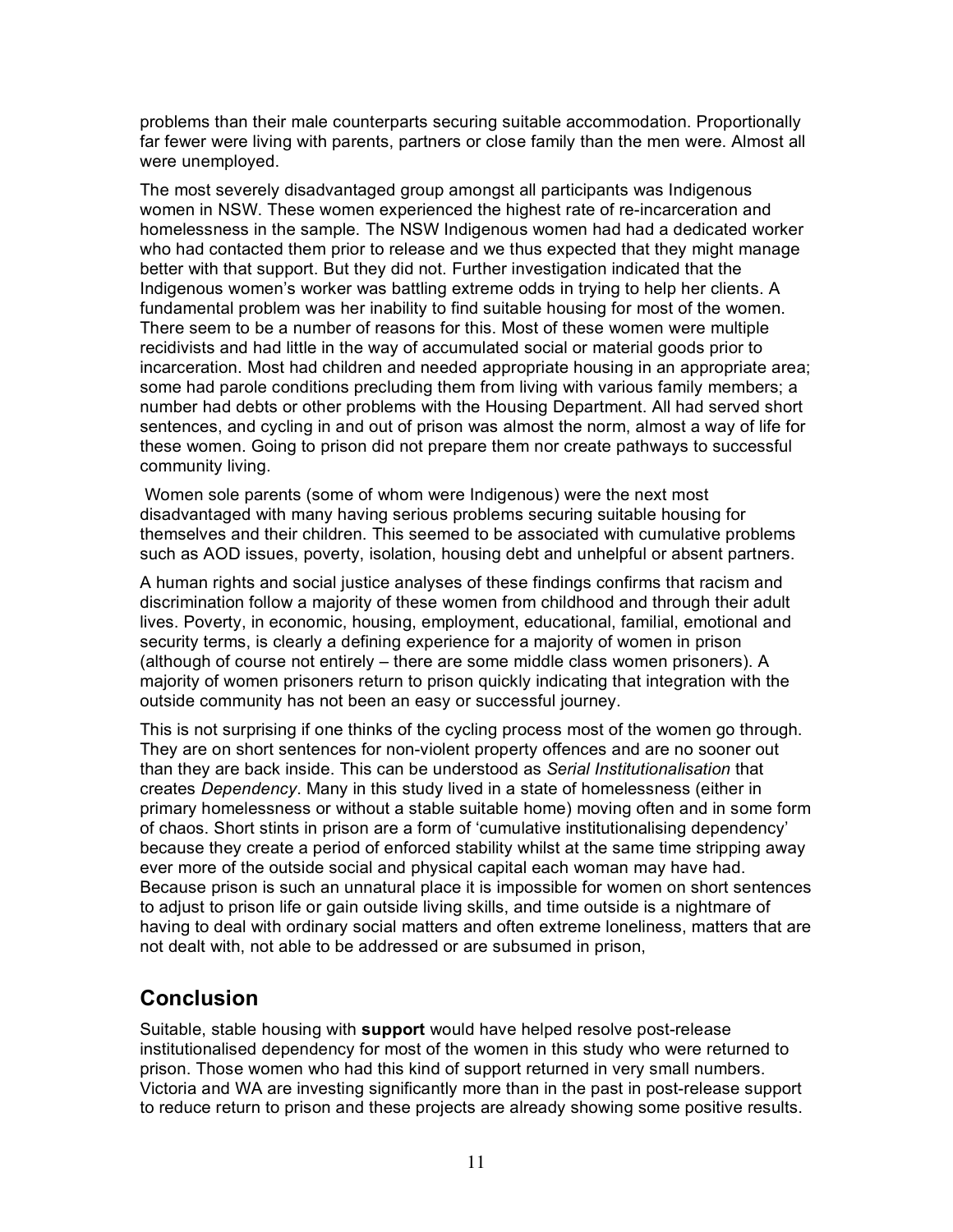Short prison sentences have no redeeming feature. If under 6 month sentences were abolished and remand was reduced significantly, some 60% of women prisoners would no longer be released each year. Western Australia is showing the way with a reduction in the under 6 month sentenced population, impacting positively particularly on Indigenous persons. The abolition of short sentences (6 months and under) would be an excellent start in addressing the scandal of post-release problems and re-incarceration for a majority of women.

#### **Bibliography**

ABS (2003) *4517.0 Prisoners in Australia 2002* ABS Canberra

Aderibigbe, Y. A. (1997) 'Deinstitutionalization and criminalization: tinkering in the interstices', *Forensic Science International*, Vol. 85(2): 127-134.

Alder, C. & Hunter, N. (1999) *'Not worse, just different'?: Working with Young Women in the Juvenile Justice System. Report of Findings 2: Young Women's Juvenile Justice Experiences*, Melbourne, Criminology Department, The University of Melbourne.

Andersen, J. (2000) *Crisis Payment & Prisoner Statistics*. Internal FaCS paper. Belcher, J. R. (1988) 'Are jails replacing the mental health system for the homeless mentally ill?', *Community Mental Health Journal*, Vol. 24(3), 185-195.

Benda, B. B. (1991) 'Undomiciled: a study of drifters, other homeless persons, their problems, and service utilization', *Psychosocial Rehabilitation Journal*, Vol. 14(3), 39-67.

Benda, B. B. (1993) 'Predictors of arrest and service use among the homeless: logit analyses', *Psychosocial Rehabilitation Journal*, Vol. 17(2), 145-161.

Carnaby H. (1998) *Road to Nowhere: A Report on the Housing snd Support Needs of Women Leaving Prison in Victoria*., Melbourne, Flat Out Inc.

Caton, C. L. M., Wyatt, R. J., Felix, A., Grunberg, J. & Dominguez, B. (1993) 'Follow-up of chronically homeless mentally ill men', *American Journal of Psychiatry*, Vol. 150(11): 1639-1642.

Davies, S. and Cook, S. (1998) Women, Imprisonment and Post-Release Mortality. *Just Policy* No14:15-21.

Desai, R. A., Lam, J. & Rosenheck, R. A. (2000) 'Childhood risk factors for criminal justice involvement in a sample of homeless people with serious mental illness', *Journal of Nervous & Mental Disease*, Vol. 188(6): 324-332.

Fabb, B. (1991) Post release: Female prisoners' experience, In Women and Imprisonment Group, *Women and Imprisonment,* Melbourne, Fitzroy Legal Service.

Goswami, S. & Schervish, A. (2002) Unlocking options for Women: A survey of women in Cook County Jail. *The Facts Behind the Faces: Homeward Bound* Spring 2002

Hamlyn & Lewis (2000) *Women Prisoners: a survey of their work and training experiences in custody and on release*. UK, Home Office.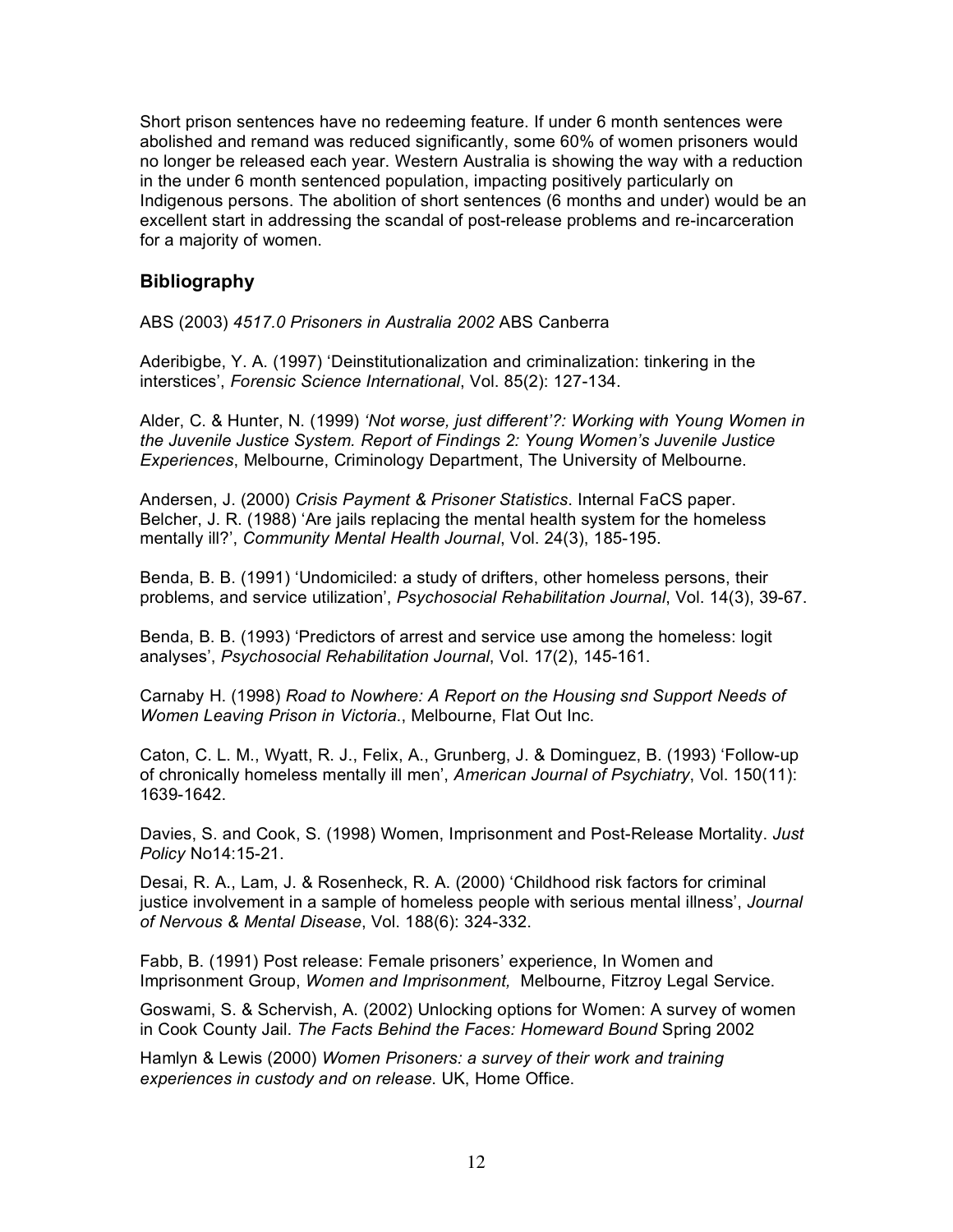Hampton, B. (1993) *Prisons and Women*., Sydney, University of NSW Press.

Hartwell, S. (2001) Female Mentally ill offenders and their community reintegration needs: an initial examination. *International Journal of Law and Psychiatry*, Vol24, No1:1- 11.

James, D. V., Farnham, F. & Cripps, J. (1999) 'Homelessness and psychiatric admission rates through the criminal justice system', *Lancet*, Vol. 353(9159): 1158.

Lamb, H. R. & Weinberger, L. E. (1998) 'Persons with severe mental illness in jails and prisons - a review', *Psychiatric Services*, Vol. 49(4): 483-492.

Lewis, K. and Hayes, S. (1997) Health of Women Ex-Prisoners*, Psychiatry, Psychology and Law*, 3.

Martell, D. A., Rosner, R. & Harmon, R. B. (1995) 'Base-rate estimates of criminal behaviour by homeless mentally ill persons in New York City', *Psychiatric Services*, Vol. 46(6): 596-601.

Ogilvie, E. 2001 "Post-release: The current predicament and the potential strategies." Criminology Research Council: http://www.aic.gov.au/crc/oldreports/ogilvie.html

Paylor, I. (1995a) 'Offending, homelessness and the lifecourse', *Journal of Offender Rehabilitation*, Vol. 22(3-4), 165-177.

Richie, BE (2001) Challenges incarcerated women face as they return to their communities. *Crime and Delinquency*, Vol47, No3:368-389.

Robson, E. and Nancarrow, J. (1991) Housing Needs of Women on Release from Prison (Report by Inner Urban SAAP Services Group and Flat Out Inc), In Women and Imprisonment Group, *Women and Imprisonment,* Melbourne, Fitzroy Legal Service.

Shah, S. A. (1989) 'Mental disorder and the criminal justice system: some overarching issues', *International Journal of Law and Psychiatry*, Vol. 12(2/3): 231-244.

Slowinski, K. (2001) *A study of crisis accommodation and support needs of women exiting custody in the Adelaide metropolitan region,* Adelaide, Service Development Branch, South Australian Government.

Solomon, P. & Draine, J. (1995) 'Jail recidivism in a forensic case management program', *Health and Social Work*, Vol. 20(3), 167-174.

Solomon, P. & Draine, J. (1999) 'Using clinical and criminal involvement to explain homelessness among clients of a psychiatric probation and parole service', *Psychiatric Quarterly*, Vol. 70(1): 75-87.

Victorian Department of Human Services. (2001b) VHS Focus Group on Homelessness and Pre- and Post-Release Services for Prisoners--Women and Men Prisoners., Internet, Available http://www.dhs.vic.gov.au/vhs/pdfs/backprisonmen.pdf